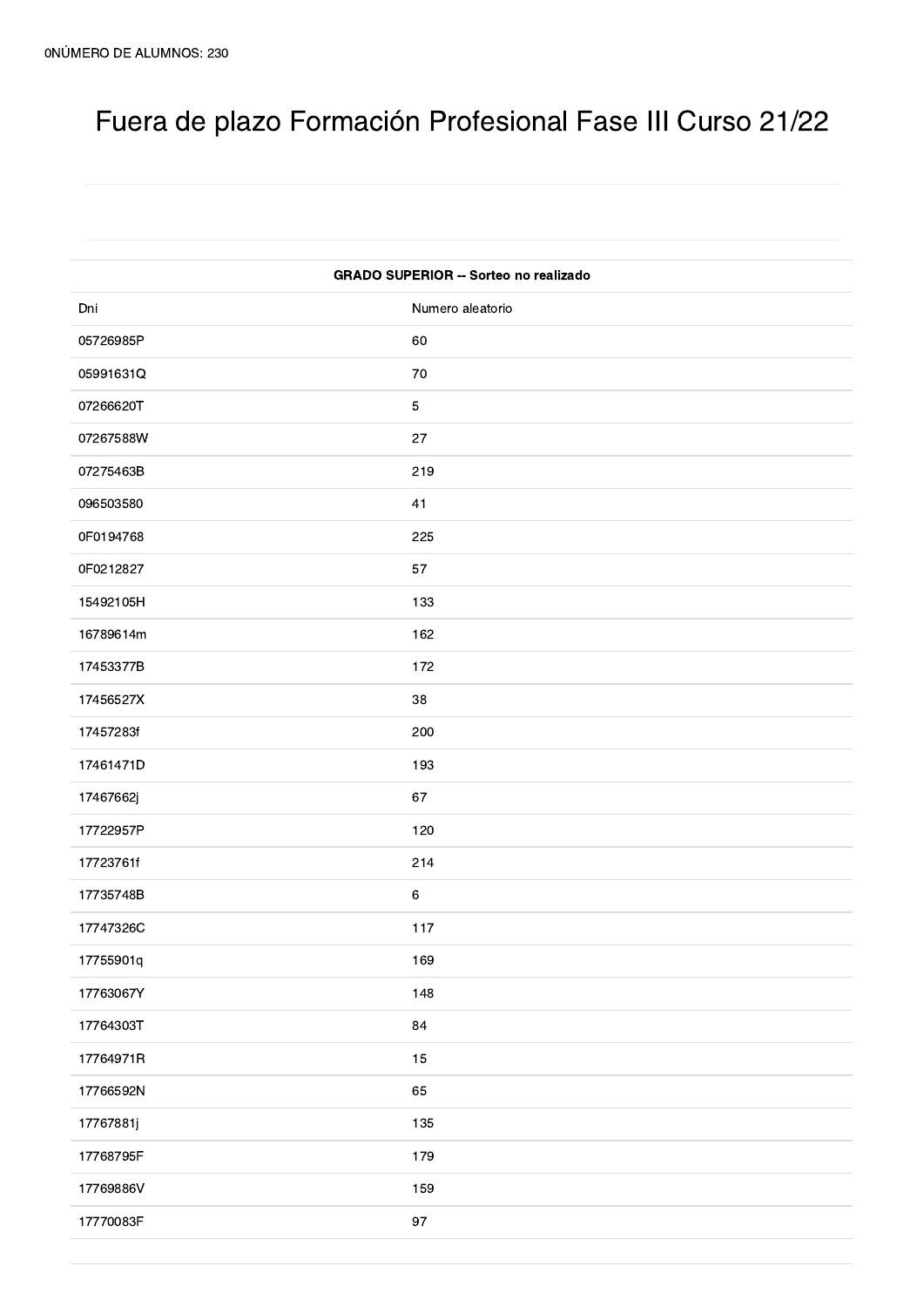| 17771736g | 128    |
|-----------|--------|
| 18034043L | 201    |
| 18037058k | 209    |
| 18046658F | 140    |
| 18059257W | 93     |
| 18063842X | 129    |
| 18065023h | $37\,$ |
| 18066757G | 61     |
| 18067453x | 190    |
| 18068701Q | 146    |
| 18068989M | 104    |
| 18069779J | 76     |
| 18071309W | 157    |
| 18072391A | 31     |
| 18098187Q | 208    |
| 18099260p | 174    |
| 18101526C | 80     |
| 18171131G | 188    |
| 18173670J | 221    |
| 18460551S | 35     |
| 21745317J | 143    |
| 21745912X | 34     |
| 21746100z | 224    |
| 21748162Y | 173    |
| 220007006 | 202    |
| 25175397B | 199    |
| 25176225b | 108    |
| 25184685F | 181    |
| 25187898T | 72     |
| 25202413W | 163    |
| 25204504T | 119    |
| 25207100C | 11     |
| 25208745D | 25     |
| 25208747B | 177    |
| 25356365S | 114    |
| 25360285W | 152    |
| 25362540A | 46     |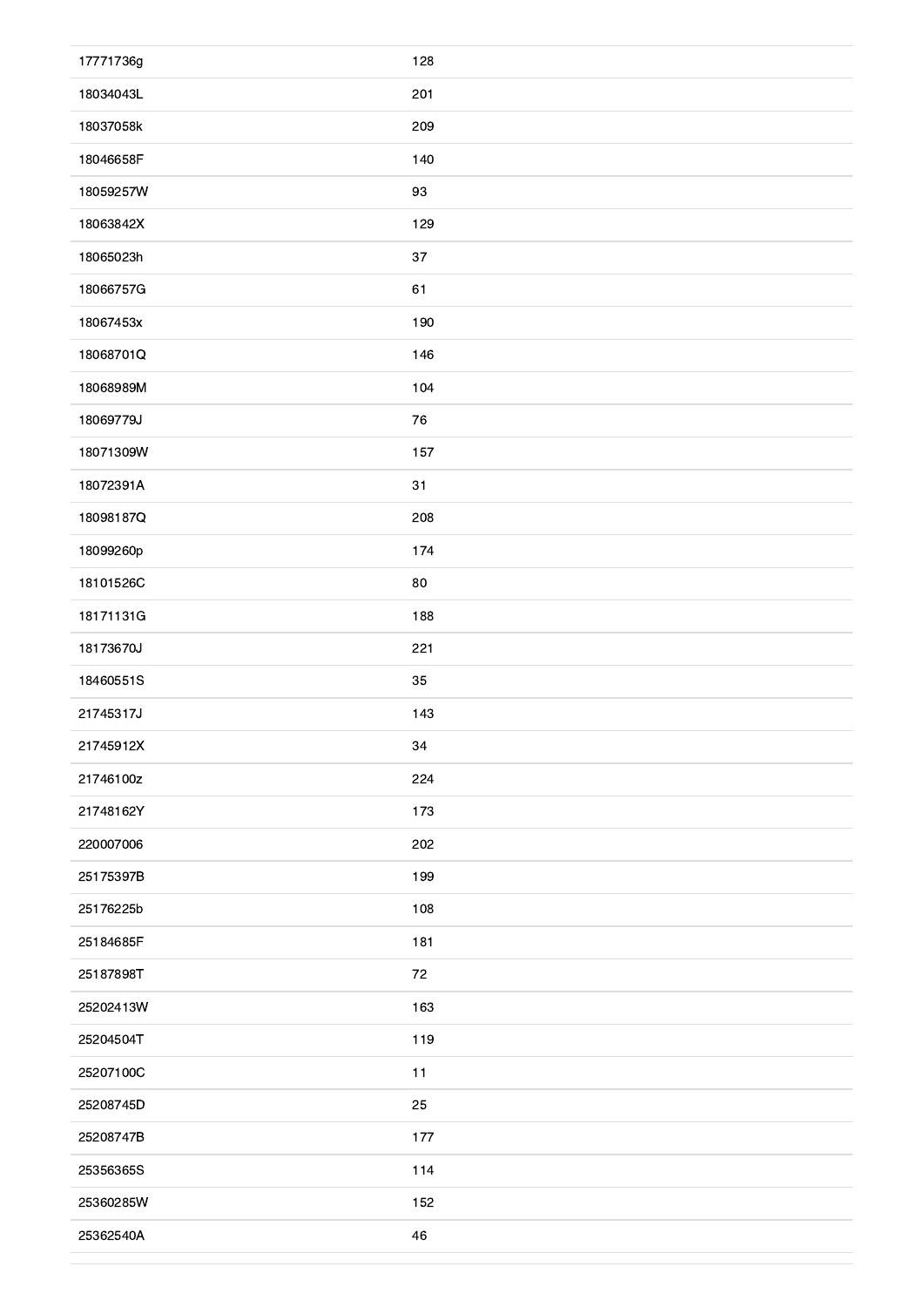| 25362565M | 83             |
|-----------|----------------|
| 25364998t | 154            |
| 25447155R | 98             |
| 26058738Z | 132            |
| 26277381L | 215            |
| 26281633Q | 73             |
| 26305689z | 217            |
| 26306423N | 48             |
| 26306711R | 145            |
| 26309163S | 211            |
| 26309171T | 124            |
| 26587082W | 58             |
| 26588366k | 218            |
| 26588406S | 103            |
| 26588551E | 74             |
| 26795541N | 18             |
| 27351164Z | 66             |
| 28472737W | 125            |
| 29120333X | 228            |
| 30339895C | $\mathbf{2}$   |
| 30340662M | 17             |
| 30366547S | 118            |
| 42198102W | 16             |
| 45127683G | 166            |
| 47941118X | $30\,$         |
| 48590114S | 68             |
| 49541233S | $\overline{4}$ |
| 50238921K | 36             |
| 51162252V | 52             |
| 52704187D | 178            |
| 53272984q | 50             |
| 53520389X | 194            |
| 53618821W | 164            |
| 54159238B | 216            |
| 55264382M | 153            |
| 72899237R | 81             |
| 72900843C | 138            |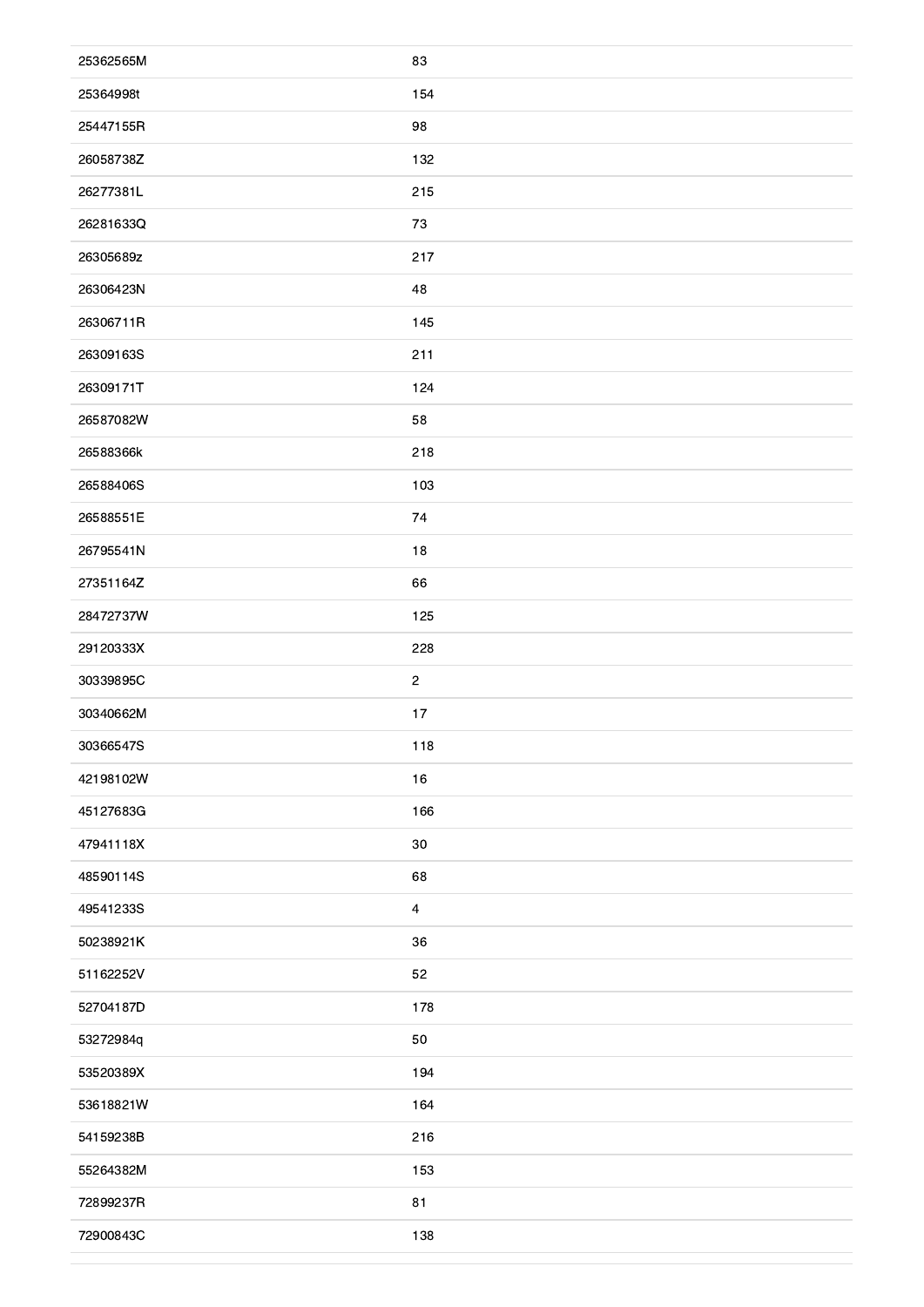| 72900891e | 78                        |
|-----------|---------------------------|
| 72971558X | 185                       |
| 72984430W | 28                        |
| 72990389G | 110                       |
| 73000788F | $\ensuremath{\mathsf{3}}$ |
| 73002345T | 105                       |
| 73010624E | 107                       |
| 73011882s | 56                        |
| 73014713V | 63                        |
| 73016318n | 64                        |
| 73017496V | 175                       |
| 73020120L | 229                       |
| 73020292F | 115                       |
| 73021224L | 47                        |
| 73021237D | 130                       |
| 73026951L | 40                        |
| 73028703T | 87                        |
| 73057023F | 158                       |
| 73089123E | 77                        |
| 73107591K | 156                       |
| 73130838S | 116                       |
| 73132075X | 44                        |
| 73132413A | 100                       |
| 73133280  | 176                       |
| 73134210P | $39\,$                    |
| 73134355J | $\mathbf{1}$              |
| 73158095V | 196                       |
| 73161726Z | 13                        |
| 73165567z | 149                       |
| 73167451N | 165                       |
| 73168090F | 203                       |
| 73196412Q | 75                        |
| 73201340e | 210                       |
| 73211258G | 26                        |
| 73212510z | 24                        |
| 73215035D | 99                        |
| 73221103M | 182                       |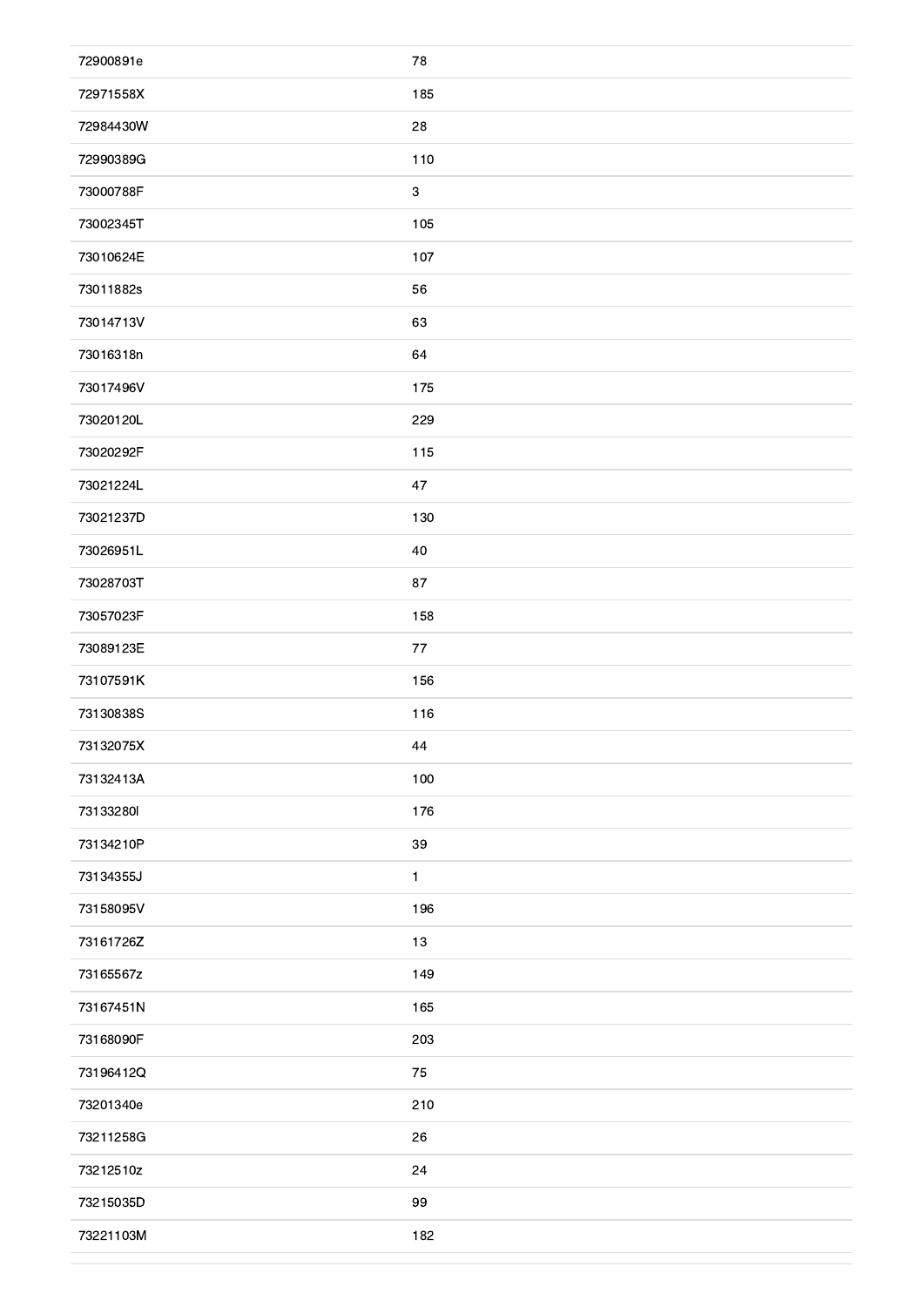| 73223164L | 122 |
|-----------|-----|
| 73271488C | 32  |
| 73425206Y | 213 |
| 73426221D | 88  |
| 73427034V | 59  |
| 73427859Z | 91  |
| 73429501T | 141 |
| 73441793x | 42  |
| 73442765Q | 207 |
| 73448017R | 55  |
| 73469184P | 184 |
| 73472686Z | 186 |
| 73473504G | 171 |
| 73476825J | 151 |
| 73513035K | 49  |
| 73513142J | 189 |
| 73515801G | 106 |
| 73612533K | 226 |
| 73623664C | 170 |
| 74893832J | 195 |
| 74908177Y | 43  |
| 75546588J | 79  |
| 75654856J | 14  |
| 76916809W | 137 |
| 76923024F | 51  |
| 76973920G | 22  |
| 77134667G | 45  |
| 77135833C | 160 |
| 77216077V | 29  |
| 77216773T | 123 |
| 77219512W | 205 |
| 77221083D | 161 |
| 77221850v | 101 |
| 77224298G | 191 |
| 77224533D | 206 |
| 77224664W | 183 |
| 77752901k | 139 |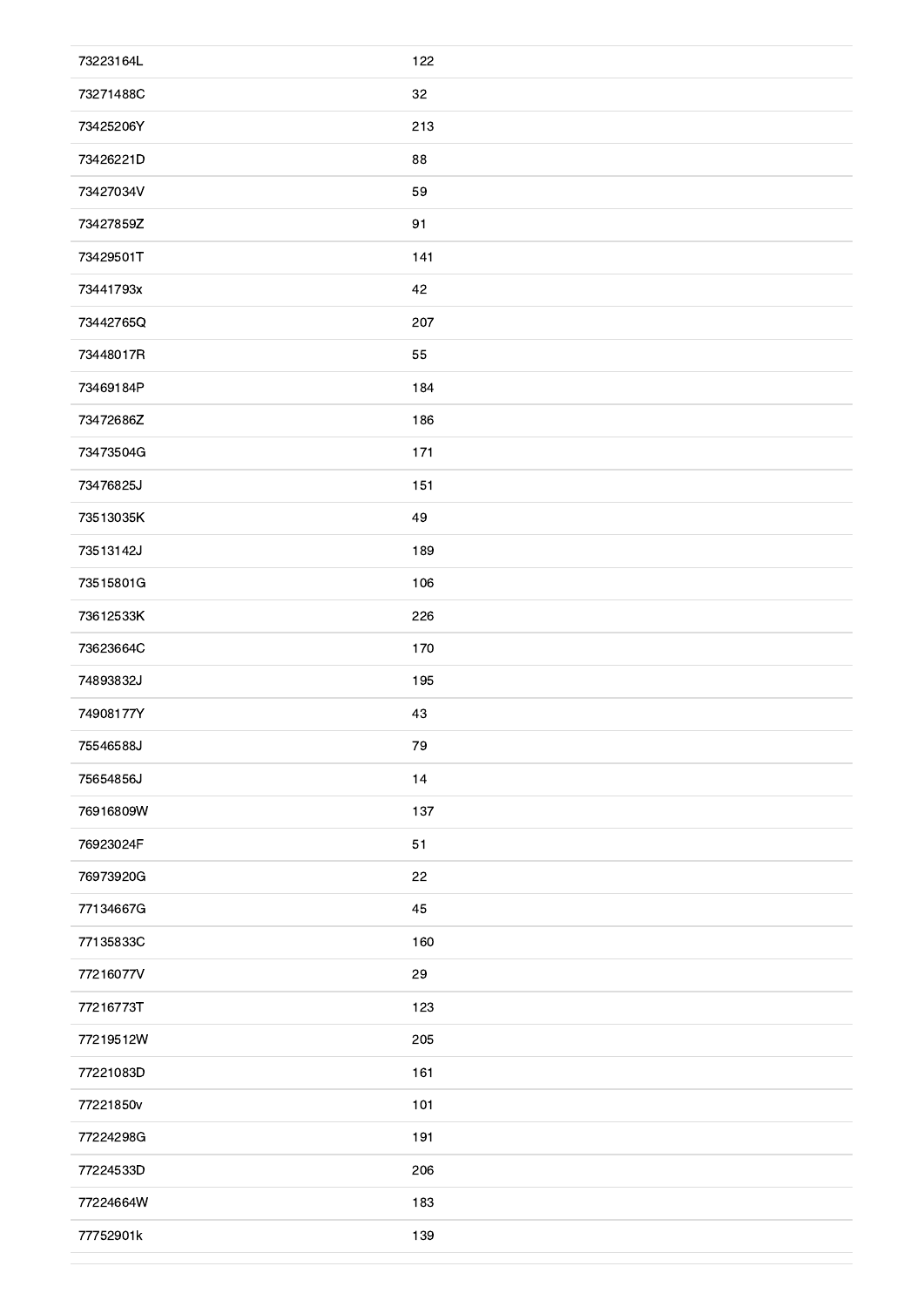| 77761782R | 92               |
|-----------|------------------|
| 77762490L | 212              |
| 77762621N | 220              |
| 78331340X | 136              |
| 78536444t | 102              |
| 78680513C | 168              |
| 78773164g | 134              |
| 78776449T | 96               |
| 78814542M | 198              |
| 78842542z | 112              |
| 80230752J | 21               |
| A04179777 | 192              |
| C01493625 | 204              |
| C02159182 | 23               |
| C02412880 | 62               |
| F4714641E | 82               |
| OH9264325 | 54               |
| P10007566 | 33               |
| P10012107 | 12               |
| P10020597 | 109              |
| TQ1837528 | 126              |
| X4096990T | 187              |
| X4545369v | 144              |
| X4824810P | 95               |
| X7176742Y | 20               |
| X8590581N | 127              |
| X8800747G | 180              |
| X9516056J | 113              |
| X9835331W | $19$             |
| XDD823565 | $\boldsymbol{9}$ |
| Y0239682J | 227              |
| Y0338158A | $10$             |
| Y1139007S | 223              |
| Y1219877V | 197              |
| Y1988872F | 71               |
| Y2266378H | 147              |
| Y2768522A | $\boldsymbol{7}$ |